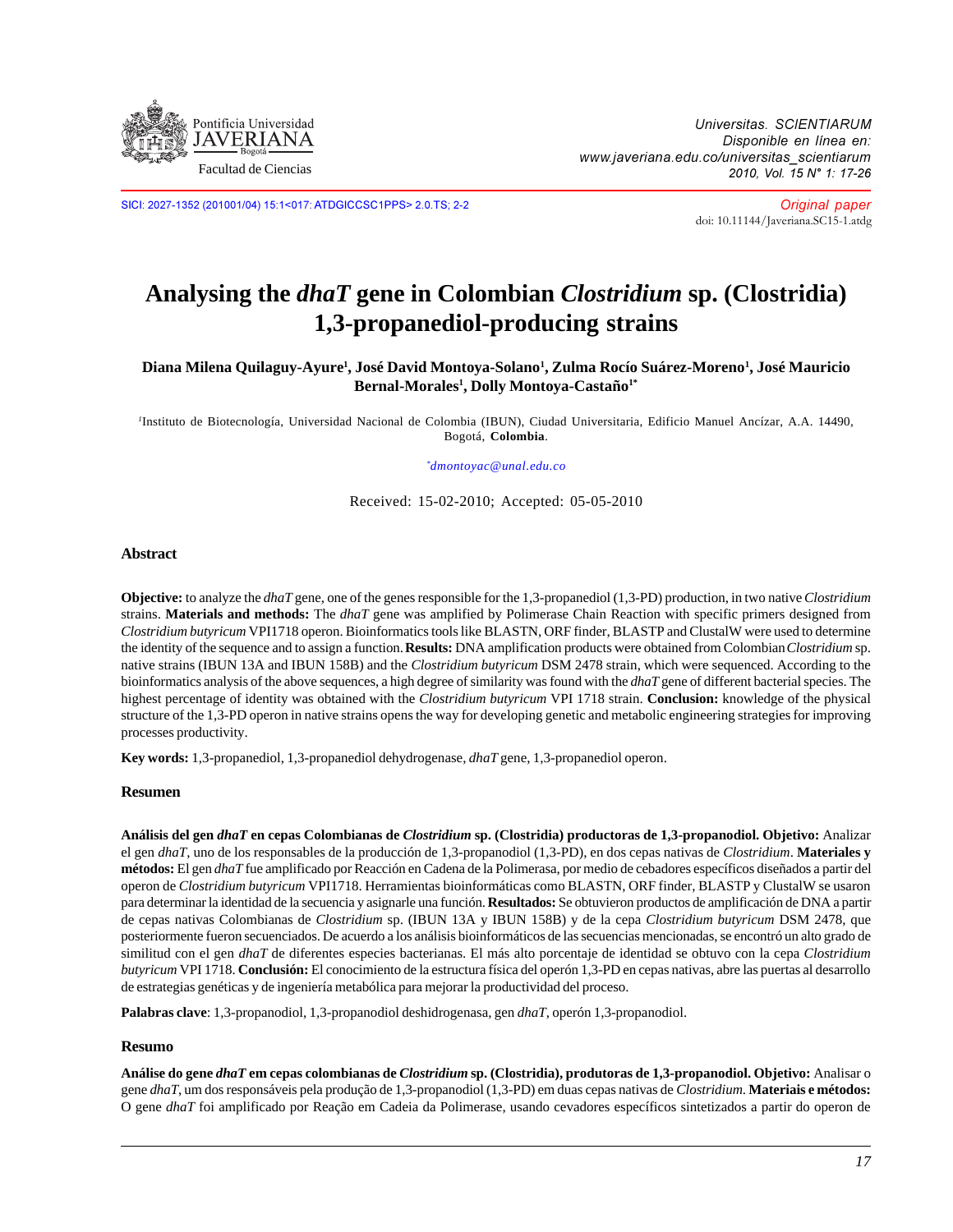*Clostridium butyricum* VPI1718. Ferramentas de bioinformática, tais como BLASTN, ORF finder, BLASTP e ClustalW foram utilizadas para determinar a identidade da seqüência e atribuir-lhe uma função. **Resultados:** Obtiveram-se produtos de amplificação do ADN a partir das cepas nativas colombianas de *Clostridium* sp. (IBUN 13A e IBUN 158B) e da cepa *Clostridium butyricum* DSM 2478, que foram posteriormente seqüenciados. Segundo a análise bioinformática das seqüências acima mencionadas, encontrou-se um elevado grau de similaridade com o gene *dhaT* de diferentes espécies bacterianas. A maior porcentagem de identidade foi obtida com a cepa *Clostridium butyricum* VPI 1718. **Conclusão:** O conhecimento da estrutura física do operon 1,3-PD em cepas nativas, abre as portas ao desenvolvimento de estratégias de genética e engenharia metabólica para melhorar a produtividade do processo.

**Palavras-chave:** 1,3-propanodiol, 1,3-propanodiol desidrogenase, gene *dhaT*, operon 1,3-propanodiol.

## **Introduction**

Interest in 1,3-propanediol (1,3-PD), a bifunctional organic molecule having special properties for many synthetic reactions, has increased during the last few years, particularly as a monomer for polycondensations for producing polyesters, polyethers and polyurethanes. 1,3-PD-based polymers have characteristics such as good stability under light conditions, biodegradability and improved elasticity. It has an emerging application as raw material in carpet and textile fibre manufacturing (1; 2). 1,3-PD is chemically produced by acrolein hydration and ethylene oxide hydroformylation; it can also be produced through a biotechnological route using glycerol as a substrate for bacterial bioconversion (1). Some microorganisms are able to produce 1,3-PD by glycerol fermentation in nature. Bacteria from the genera *Citrobacter*, *Clostridium*, *Enterobacter*, *Klebsiella* and *Lactobacillus* are some of them (3).

Glycerol is fermented by *Clostridium butyricum* in a process involving two pathways: the oxidative and the reductive pathways. The oxidative is involved in glycolysis and the reductive leads to 1,3-PD synthesis. The oxidative pathway involves glycerol being dehydrogenated by a glycerol dehydrogenase (GDH) to dihydroxyacetone (DHA) which is then phosphorylated by a dihydroxyacetone kinase (DHAK) and funnelled to glycolysis (4; 5). In strains of *C. acetobutylicum* it has been demonstrated that the oxidation of glycerol proceeds through the glycerol kinase and glycerol-3-phosphate dehydrogenase (6). The reductive pathway involves glycerol being dehydrated by a glycerol dehydratase to form 3-hydroxypropionaldehyde (3-HPA) which is then reduced to 1,3-PD by 1,3-propanediol dehydrogenase, also called 1,3-propanediol oxydoreductase (1,3-PDOR) (4; 5). Both routes are important because by the oxidative pathway it is produced ATP and pyruvate, which is an intermediate producing several products (7; 8). The physiological role of 1,3-PD formation is to regenerate reducing equivalents (such as NADH+H+ ) which are released when DHA is formed and during glyceraldehydephosphate oxidation (8). **Figure 1** shows the metabolic pathway for glycerol assimilation in *Clostridium butyricum* and the enzymes implicated in it. Genes for the reductive pathway are also shown*.*

The key enzymes in glycerol assimilation are encoded by the *dha* regulon which is expressed when DHA or glycerol are present in the culture medium (10). This regulon has been investigated and characterised in bacteria such as *Klebsiella pneumoniae, Citrobacter freundii, Clostridium perfringens, Clostridium pasteurianum* and *Clostridium butyricum* (5). **Figure 2** shows the *dha* regulon and related genes from these microorganisms (5). In the case of *C. butyricum* VPI 1718, *dhaB1*, *dhaB2* and *dhaT* genes are grouped in the 1,3-PD operon forming part of the *dha* regulon (11). These genes encode a 1,3-PD dehydrogenase enzyme and a glycerol dehydratase enzyme and its activator protein.

A total of 178 saccharolytic clostridia-related bacterial strains were isolated from Colombian agricultural sources by the Bioprocesses and Bioprospecting group from the Instituto de Biotecnología at the Universidad Nacional de Colombia (IBUN). Thirteen of the strains produced more total solvents from glucose than *Clostridium acetobutylicum* ATCC 824 (12). These strains have been biochemically and molecularly characterised, showing that they are closely related to *C. butyricum* (12, 13, 14, 15, 16, 17). The native strain *Clostridium* sp. IBUN 13A showed 50% greater 1,3-PD volumetric productivity  $(Q_{1,3\text{-}PD} = 0.060$ mg mL-1 h-1) from glycerol than *Clostridium butyricum* DSM 523 ( $Q_{1,3-PD} = 0.030$  mg mL<sup>-1</sup> h<sup>-1</sup>); similar results were obtained with the *Clostridium* sp. IBUN 158B strain (18). The *dhaT* gene necessary for 1,3-PD production was analysed in these two native strains during the course of this work.

## **Materials and methods**

### **Microorganisms**

The strains were obtained from the IBUN gene and strain bank (Von Humboldt accession number 090). The strains used in this study were Colombian *Clostridium* sp*.* IBUN 13A and IBUN 158B and the *Clostridium butyricum* DSM 2478 reference strain.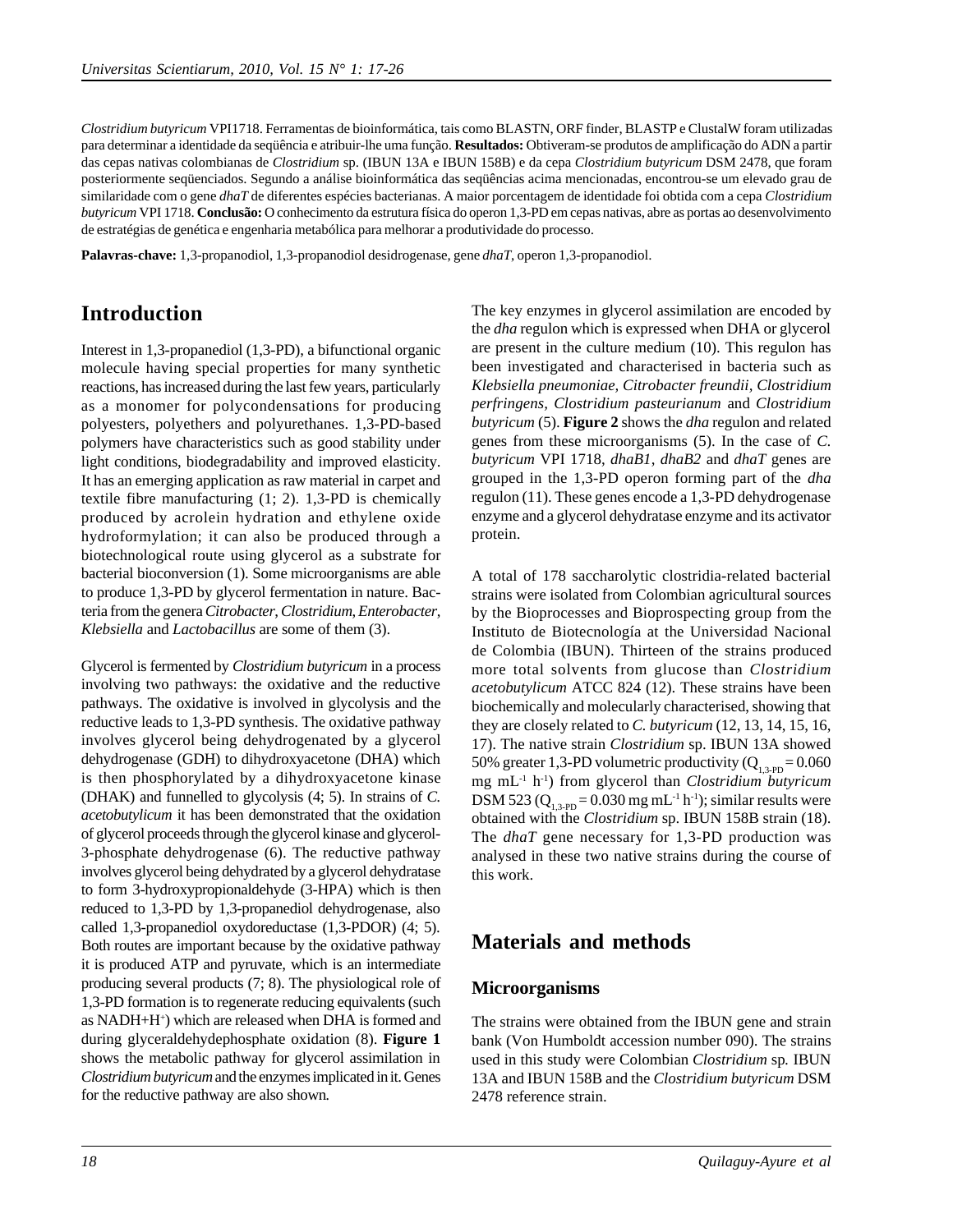

Figure 1. Metabolic pathways for glycerol fermentation by *Clostridium butyricum* (adapted from 9). Glycerol dehydratase is encoded by  $dhaB1$  and 1,3-propanediol dehydrogenase by  $dhaT$ .



**Figure 2.** *Dha* regulon and related genes in different microorganisms (modified from 5).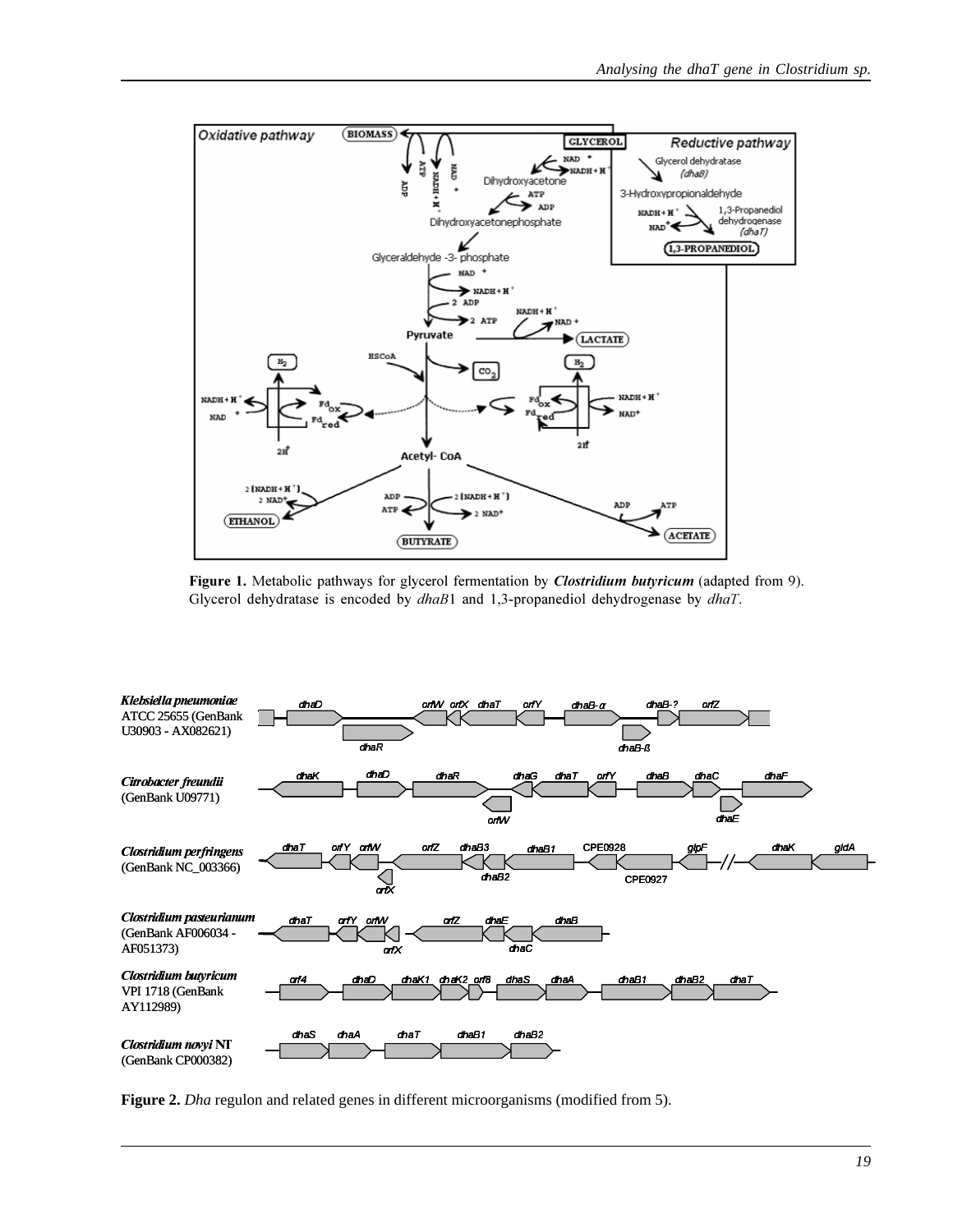### **DNA preparation**

A preinoculum was prepared by adding 3.0 ml of previously activated culture to 40 ml TGY medium in anaerobic conditions and incubated for 14 h at 37°C (12; 16). 7.5 ml of the preinoculum were transferred to 100 ml TGY and incubated at 37°C until reaching 0.3 to 0.5 optical density at 680 nm. The cells were placed on ice for 30 to 45 minutes and harvested by centrifugation at  $6,000$  rpm for 10 min at  $4^{\circ}$ C (the same conditions were used for all centrifugation steps). The cells were then washed twice with 10 ml SSE (0,9% NaCl and 1 mM EDTA) and suspended in 567 µl TE buffer (10 mM Tris-HCL and 1 mM EDTA). SDS and proteinase K were added to 0,5% and 100 µg/ml final concentration, respectively, and the mixture was incubated at 37°C for 1 h. 100 µl NaCl 5 M and 80 µl CTAB/NaCl were then added and incubation proceeded at 65°C for 10 min. An equal volume of chloroform was added and mixed until the two phases emulsified and the mixture was centrifuged. The aqueous phase was transferred to a 2 ml Eppendorf tube and an equal volume of phenol/ chloroform/isoamyl alcohol solution (25:24:1) was added and mixed by inversion. This mixture was centrifuged again and the aqueous phase was transferred to a new Eppendorf tube. The procedure was repeated twice more after adding CTAB and NaCl to 700 µl final volume. The aqueous phase was transferred to a 2 ml tube and incubated at  $37^{\circ}$ C for 20 min. Five µl RNase (20 mg/ml) were added and incubation proceeded at 37°C for 30 min. Two volumes of isopropanol were added, mixed and incubated for 30 min at -20ºC. The sample was spun for 20 min and the supernatant was decanted. Successive washings were done with 500 µl absolute ethanol and 500 µl 70% ethanol. Supernatant was decanted and the DNA pellet was dried at 37°C until the ethanol was completely eliminated. The pellet was finally suspended with 50 µl TE buffer and incubated at 4ºC for 12 h before storing at -20°C.

#### **Partial** *dhaT* **gene amplification**

The partial gene was amplified in a Hybaid Omn-E thermocycler using the PATB and PDH4 primers described by Raynaud *et al*. (11; **Table 1**). These primers were modified by replacing ambiguous nucleotides for those reported for the corresponding positions in *C. butyricum dha* regulon (GenBank AY112989). The reaction mixture was made up to a total 25 µl volume containing 50 ng total DNA, 0.5 mM of each primer, 250 mM dNTPs, 2.0 mM  $MgCl<sub>2</sub>$ , 1.0 U DNA polymerase BIOLASE (Bioline) and 1X corresponding PCR buffer. The PCR programme was as follows:  $94^{\circ}$ C for 2 min (1 cycle);  $94^{\circ}$ C for 10 s,  $60^{\circ}$ C for 30 s and 72°C for 1 min (30 cycles).

#### **Complete** *dhaT* **gene amplification**

The F1, H1 and I1 primers were designed according to the 1,3-PD operon region of *C. butyricum* VPI 1718 (Table 1), using free primer design software, such as Primer3 (http:// primer3.sourceforge.net/), OligoPerfect (http://www. invitrogen.com/content.cfm?pageid=9716) and Primer Quest (http://www.idtdna.com/Scitools/Applications/ Primerquest/). The strategy was based on the taxonomic closeness and operon 1,3-PD sequence similarity between *C. butyricum* VPI 1718 and the Colombian *Clostridium* native strains. Two different amplifications were carried out in a Hybaid Omn-E thermocycler using a reaction mixture consisting of 50 ng total DNA, 0.25 mM of each primer, 250 mM DNTPs, 2.0 mM  $MgCl<sub>2</sub>$ , 2.0 U DNA polymerase BIOLASE (Bioline) and 1X corresponding PCR buffer. The F1-H1 primer pair was used in a reaction with the following PCR programme: 94°C for 2 min (1 cycle); 94°C for 15 s, 52°C for 30 s and 72°C for 1 min 30 s (25 cycles); 94°C for 15 s, 60°C for 30 s and 72°C for 7 min (1 cycle). The PATB-I1 primer pair was used in a second reaction with the following programme: 94°C for 2 min (1 cycle); 94°C for 15 s, 52°C for 30 s and 72°C for 1

| <b>Primer</b>    | <b>Sense</b> | Sequence $5^{\prime}$ - $3^{\prime}$ | <b>Position</b> |  |
|------------------|--------------|--------------------------------------|-----------------|--|
| <b>PATB</b>      | Forward      | GGAATTGCTGCAACACATGAAGG              | 6382-6404       |  |
| PDH <sub>4</sub> | Reverse      | GAATCCTTTAAATAGTATTAATTAATAAGC       | 7233-7204       |  |
| F1               | Forward      | <b>TTGCAGGATATAGTGCACAG</b>          | 4971-4990       |  |
| H1               | Reverse      | <b>AGCTACTATTGGTGGCAATG</b>          | 6465-6446       |  |
| <b>I</b> 1       | Reverse      | <b>CTTGTTCTTTGTTGTTAGCC</b>          | 7301-7282       |  |

**Table 1. Primers used for amplifying the** *dhaT* **gene in** *Clostridium* **sp. strains**

Position of primers in the *C. butyricum dha* regulon sequence (GenBank AY112989).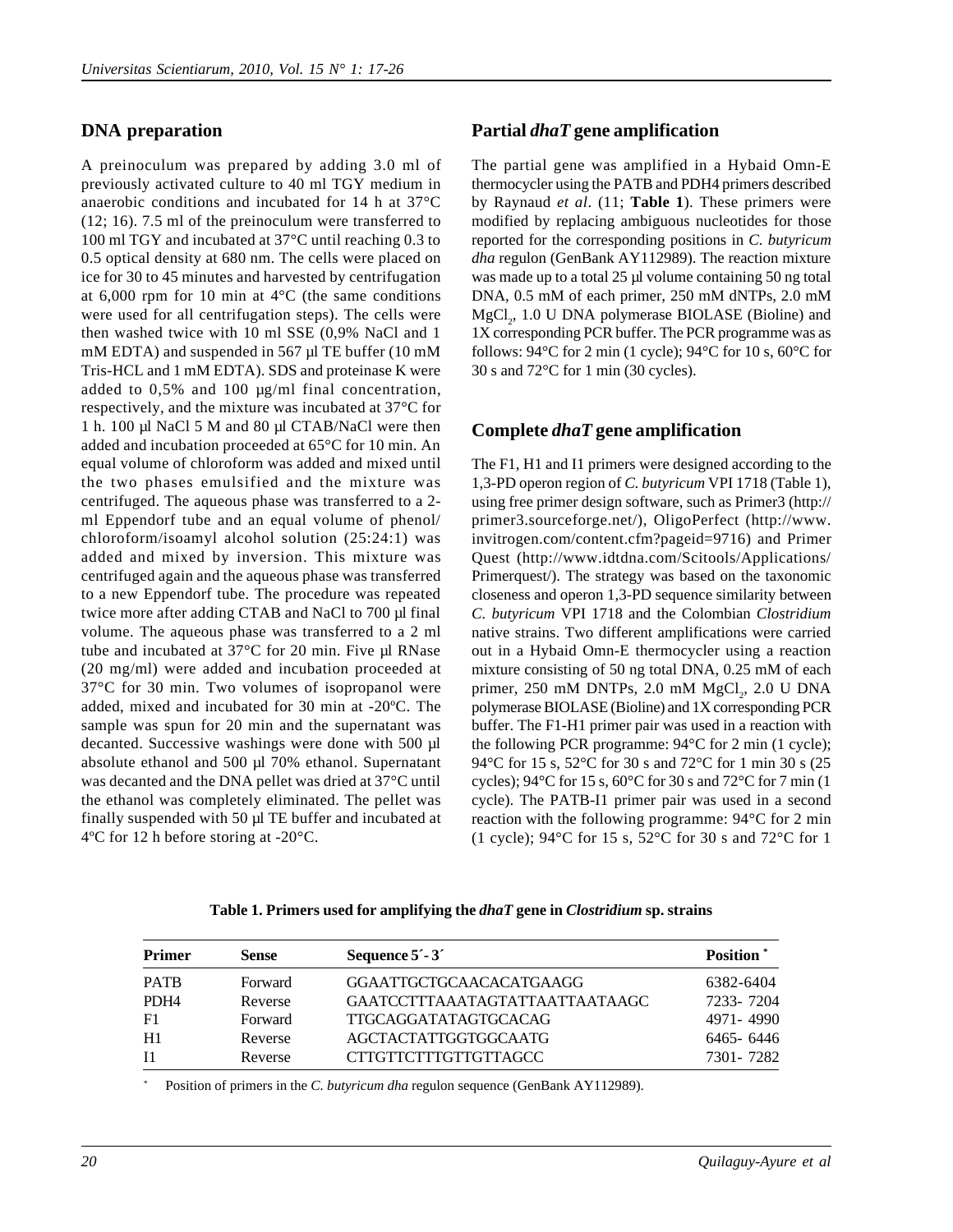min 30 s (25 cycles); 94°C for 15 s, 60°C for 30 s and 72°C for 7 min.

#### **Evaluation of amplified products**

PCR products were analysed by electrophoresis on 1.5% (for amplifications with F1-H1 and PATB-I1) and 2% (for amplifications with PATB-PDH4) agarose gels with 0.5X TBE. HyperLadder II (Bioline, 50-2000 bp) was used as the molecular weight marker. Gels were stained with ethidium bromide (5mg/ml) and digitalised with a Bio-Rad transilluminator. PCR products were purified and sequenced by Macrogen (http://www.macrogen.com).

#### **Analysis of similarities and gene prediction**

Sequences were assembled and compared to the GenBank database (http://www.ncbi.nlm.nih.gov/Genbank) using the BLASTN 2.2.17 application with the default conditions (http://www.ncbi.nlm.nih.gov/blast/) and the algorithm Megablast to find similarities. The query coverage percentages were between 90 and 100%. The F1-H1

sequences were assembled with PATB-I1 sequences and then aligned with the *C. butyricum dhaT* gene sequence (GenBank AY112989); the region aligned with the gene was taken as the analysis sequence. Open reading frames (ORFs) in the sequenced PCR products were identified using ORF Finder software (http://www.ncbi.nlm.nih.gov/ gorf/gorf.html), using the bacterial code. Every ORF having more than 300 nucleotides was translated into amino acids and the resulting sequences were compared to the UniProt protein database using BLASTP 2.2.17 from NCBI (http:/ /www.ncbi.nlm.nih.gov/blast/Blast.cgi) and the algorithm blastp, with the default parameters.

Multiple alignments were carried out using CLUSTALW software (http://align.genome.jp/) with default conditions and the matrix BLOSUM62 to observe the taxonomic relatedness of sequenced *dhaT* genes to already reported sequences. Sequences for the *dhaT* gene from *Clostridium* strains were obtained from the GenBank database; these were aligned with the sequences obtained in this work whilst *Klebsiella* and *Citrobacter* sequences were taken as outgroups. A dendrogram was then drawn up using MEGA 4 software (http:// www.megasoftware.net/mega.html) using Neighbour Joining as grouping method with 500 bootstrap repetitions.



Figure 3. Amplification of the *dhaT* gene. (A) PATB and PDH4 primers. Lane 1, *Clostridium butyricum* DSM 2478; 2, Clostridium sp. IBUN 13A; 3, Clostridium sp. IBUN 158B; 4, Hyper Ladder II (BIOLINE). (B) PATB and I1 primers. Lane 1, Clostridium butyricum DSM 2478; 2, Hyper Ladder II (BIOLINE); 3, Clostridium sp. IBUN 13A; 4, Clostridium sp. IBUN 158B. (C) F1 and H1 primers. Lane 1, Clostridium butyricum DSM 2478; 2, Clostridium sp. IBUN 13A; 3, Clostridium sp. IBUN 158B; 4, Hyper Ladder II (BIOLINE).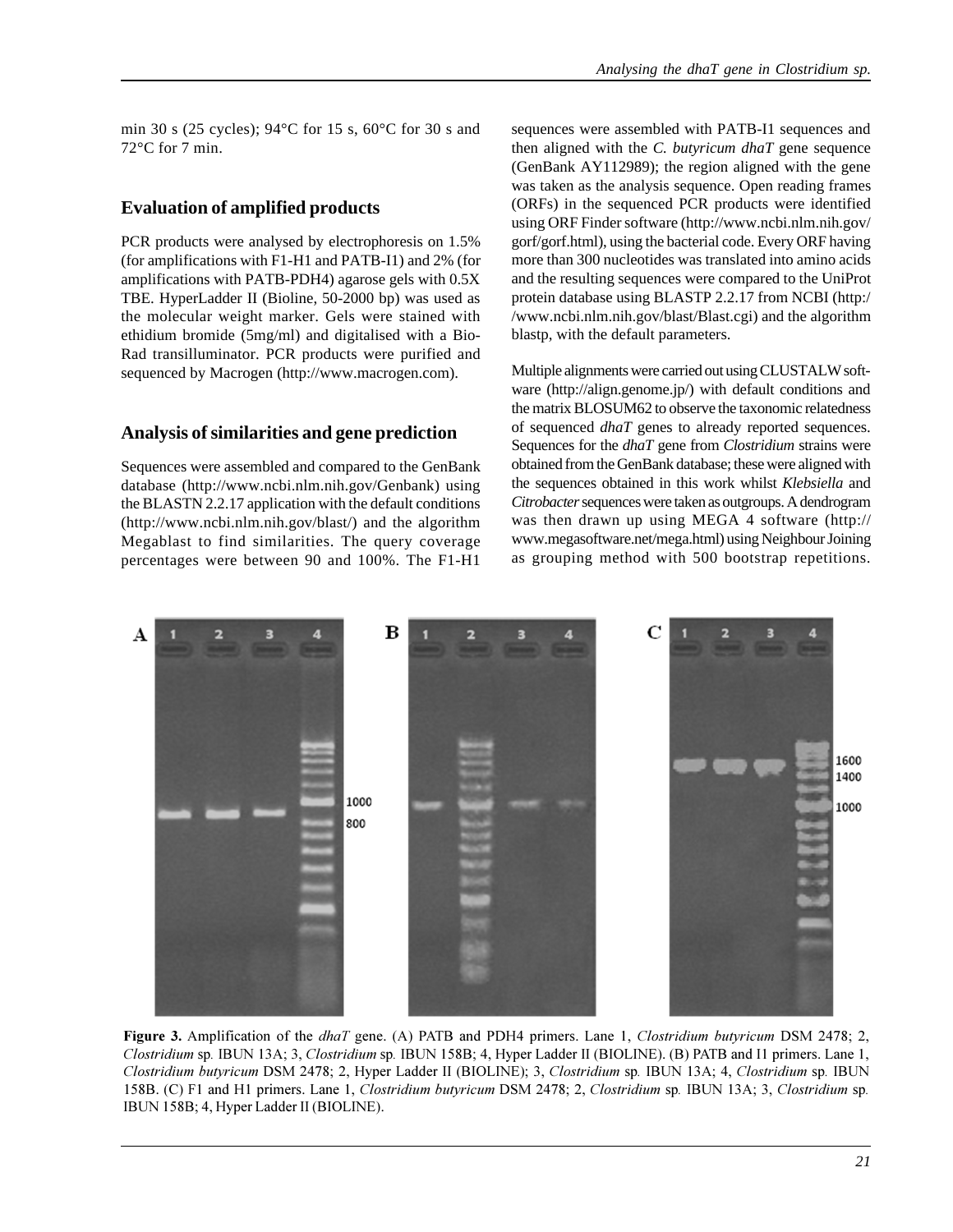Conserved domains were identified in proteins having complete *dhaT* gene sequences. Translations into amino acids from the obtained ORFs were compared to the NCBI Conserved Domains Database (CDD) (http://130.14. 29.110/Structure/cdd/wrpsb.cgi). The corresponding 1,3-PD dehydrogenase sequences for *Clostridium* sp. IBUN 13A and IBUN 158B and *C. butyricum* DSM 2478 were automatically registered in TrEMBL under accession codes Q0G9F0, Q0G9E9 and Q0G9F1 respectively. TrEMBL accessions were simultaneously included in the protein family and Pfam and InterPro domain databases.

### **Nucleotide sequence accession numbers**

The three sequences obtained for the complete *dhaT* gene were submitted to the GenBank database; the corresponding accession numbers were: DQ901407 for *C. butyricum* DSM 2478, DQ901408 for *Clostridium* sp*.* IBUN 13A and DQ901409 for *Clostridium* sp*.* IBUN 158B.

## **Results**

### **Predicting the partial** *dhaT* **gene**

Fragments of around 851 bp were amplified with PATB and PDH4 primers with DNA from *Clostridium* sp*.* IBUN 13A and IBUN 158B and *C. butyricum* DSM 2478 strains (**Figure 3A**). The size of the assembled sequence was 769 bp with DNA from *Clostridium* sp. IBUN 13A, 781 bp for IBUN 158B and 766 bp for *C. butyricum* DSM 2478. The three nucleotide sequences presented closely related identity with part of the *C. butyricum dhaT* gene sequence (GenBank AY112989). **Table 2** summarises the ORFs found for each sequence; the highest level of homology was found with *C. butyricum* VPI 1718 1,3-PD dehydrogenase (a protein having 385 residues).

### **Predicting the complete** *dhaT* **gene**

Fragments of around 919 bp were amplified with primers PATB and I1 using total DNA from the strains *Clostridium*

| <b>Sequence</b>          | ORF <sup>a</sup> | <b>Position</b> | Length <sup>b</sup> | Homology (BLAST) <sup>c</sup>     | E value<br>(identity) <sup>d</sup> |
|--------------------------|------------------|-----------------|---------------------|-----------------------------------|------------------------------------|
|                          |                  |                 |                     | $gb AAM54730.1 1,3-propanediol$   |                                    |
| DSM2478 partial<br>dhaT  | $+1$             | $19 - 765$      | 747 (248)           | dehydrogenase [Clostridium        | 3e-122 (99%)                       |
|                          |                  |                 |                     | butyricum]                        |                                    |
|                          |                  | $1 - 768$       | 768 (256)           | gb/AAM54730.1/ 1,3-propanediol    | 3e-136 (98%)                       |
| IBUN 13A partial         | $+1$             |                 |                     | dehydrogenase [Clostridium        |                                    |
| dhaT                     |                  |                 |                     | butyricum]                        |                                    |
|                          |                  | $13 - 780$      |                     | gb/AAM54730.1/ 1,3-propanediol    | 4e-132 (96%)                       |
| IBUN 158B partial        | $+1$             |                 | 768 (256)           | dehydrogenase [Clostridium        |                                    |
| dhaT                     |                  |                 |                     | butyricum]                        |                                    |
|                          | $+2$             | $14 - 1170$     | 1158 (385)          | gb/AAM54730.1/ 1,3-propanediol    | 0.0(99%)                           |
| DSM2478 complete         |                  |                 |                     | dehydrogenase [Clostridium        |                                    |
| dhaT                     |                  |                 |                     | butyricum]                        |                                    |
|                          |                  |                 |                     | $gb$  AAM54730.1  1,3-propanediol |                                    |
| <b>IBUN 13A complete</b> | $+2$             | $14 - 1170$     | 1158 (385)          | dehydrogenase [Clostridium        | $0.0(99\%)$                        |
| dhaT                     |                  |                 |                     | butyricum]                        |                                    |
|                          | $+2$             | $14 - 1170$     | 1158 (385)          | gb/AAM54730.1/ 1,3-propanediol    | 0.0(99%)                           |
| <b>IBUN 158B</b>         |                  |                 |                     | dehydrogenase [Clostridium        |                                    |
| complete $dhaT$          |                  |                 |                     | butyricum]                        |                                    |

**Table 2. ORFs identified in** *C. butyricum* **DSM 2478,** *Clostridium* **sp. IBUN 13A and IBUN 158B sequences analysed with BLASTP**

 $a +$ : ORF on 5' – 3' positive chain,  $b$  Nucleotides (amino acids),  $c$  Matched with the highest score obtained after searching in GenBank with BLASTN (accession number is displayed), <sup>d</sup> E value of the alignment made by BLAST (identity percentage).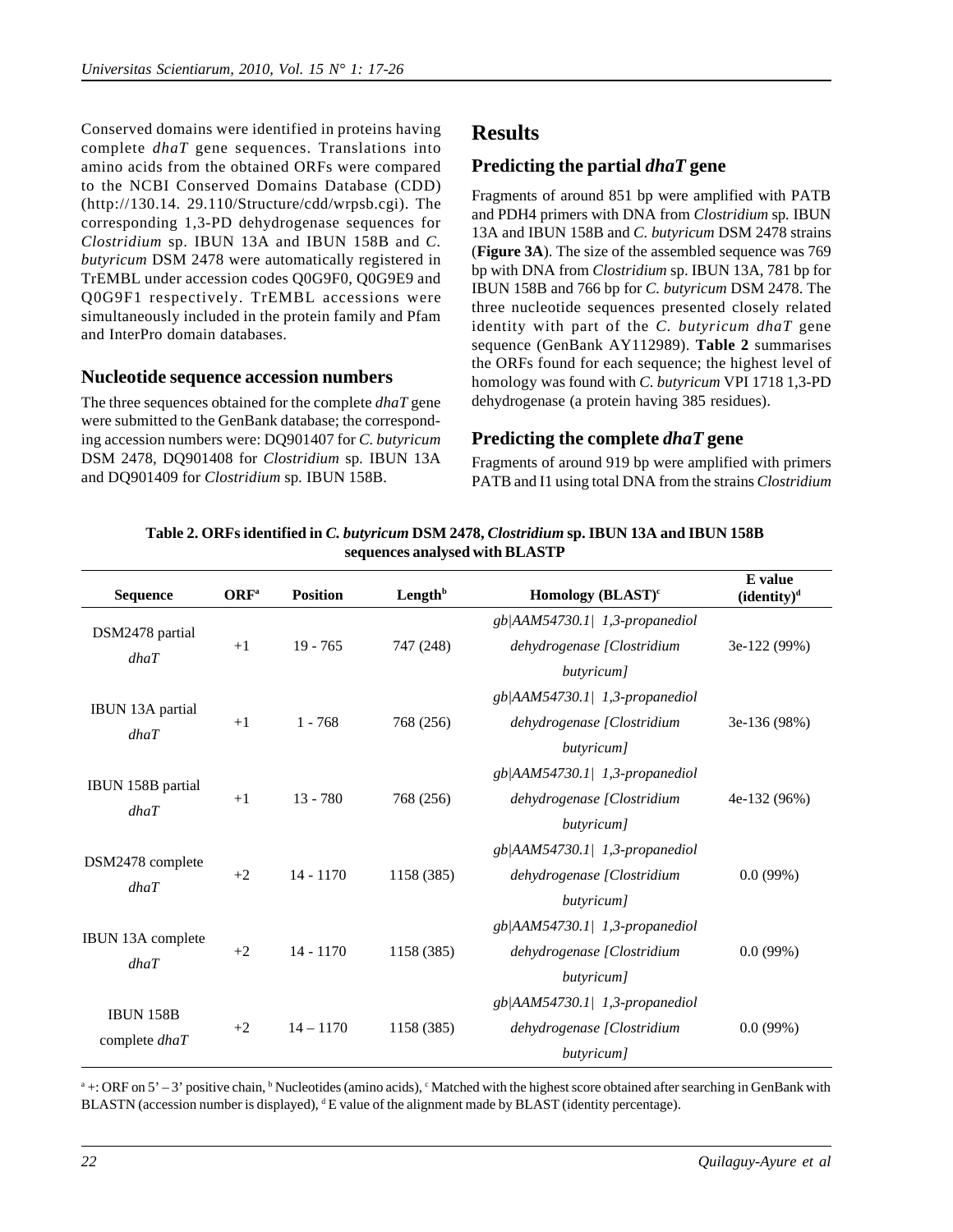*Analysing the dhaT gene in Clostridium sp.*

sp*.* IBUN 13A, IBUN 158B and *C. butyricum* DSM 2478, whilst the F1 and H1 primers led to fragments of around 1,494 bp long using the same DNA samples (**Figures 3B** and **3C**). Whole *dhaT* assembled from sequences obtained for F1-H1 and PATB-I1 fragments for every strain analysed were 1.171 bp, being equal to the size of the *C. butyricum dhaT* sequence (GenBank AY112989). High similarity was also found with the *dhaT* gene from different bacterial species, such as *C. butyricum*, *C. pasteurianum*, *C. novyi*, *C. perfringens*, *K. pneumoniae* and *C. freundii* (**Figure 4**).

The highest level of homology was obtained with *C. butyricum* VPI 1718 1,3-PD dehydrogenase when comparing the amino acid sequences translated from every predicted coding sequence against the UniProt protein database (**Table 2**). High similarity with the Fe-ADH functional domain (Pfam: 00465), corresponding to iron-containing alcohol dehydrogenase, was always obtained after looking for conserved domains. TrEMBL accessions were classified under Pfam domain Fe-ADH and InterPro entry IPR001670 (both corresponding to iron-containing alcohol dehydrogenases). Some representative enzymes from this domain include propanediol oxidoreductase from *E. coli*, butanol dehydrogenases from *C. acetobutylicum* and 1,3-PD dehydrogenases from *K. pneumoniae* and *C. freundii*.

### **Discussion**

Colombian *Clostridium* strains IBUN 13A and IBUN 158B have been shown to be good 1,3-PD producers from glycerol (18). Glycerol assimilation involves two metabolic pathways for energy production and recovery of the necessary oxidative cofactors (NADH+H<sup>+</sup>). Essential genes for these two routes have been found to be associated in the *dha* regulon (5; 7; 10). Genes for the *C. butyricum* VPI 1718 reductive pathway are located together in the 1,3-PD operon (11) and since Colombian strains are closely related to this species (13; 17) it is presumed that they should bear the same genes integrated in a similar fashion. It was thus decided to analyse these genes. The *dhaT* gene was initially analysed to ascertain 1,3-PD operon structure; it was selected because it is the most conserved gene from this operon within the 1,3-PD-producing bacterial group (5). It was also decided to analyse the reference strain *C. butyricum* DSM 2478, since it has been shown to be a 1,3- PD-producer (18; 19) and no records of genes related to



Figure 4. Dendrogram obtained using MEGA software and Neighbour Joining with 500 bootstrap repeats. It can be seen that Clostridium sp. IBUN 13A and 158B are closely related to the strain Clostridium butyricum DSM 2478.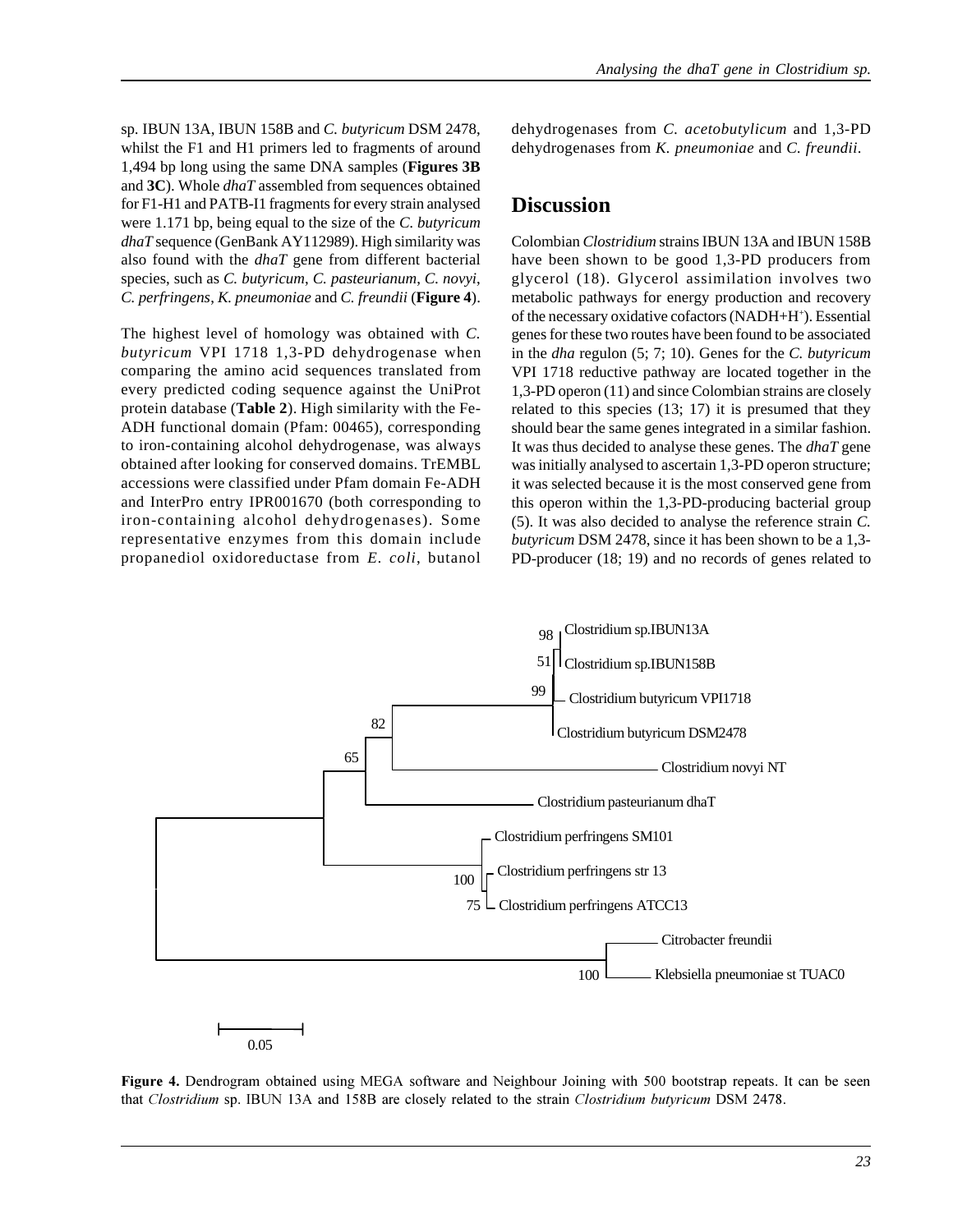1,3-PD production from this strain have been registered in GenBank to date (http://www.ncbi.nlm.nih.gov/Genbank).

Fragments of 851 bp, obtained when the partial gene was amplified with the primers PATB and PDH4, were in agreement with the expected size, according to bioinformatics analyses carried out on the *C. butyricum* 1,3-PD operon sequence (GenBank AY112989). A high similarity was found when comparing the predicted partial gene sequence from every native strain with that of the *C. butyricum dhaT* gene (GenBank AY112989), meaning that native strains could have a very similar gene.

As expected, complete gene sequences revealed great similarity with *dhaT* gene sequences from different bacteria and, just like that obtained with partial sequences, the greatest similarity was obtained with the *C. butyricum* VPI 1718 *dhaT* sequence. It was also observed that the gene was not truncated, since start and stop codons were localised in the same positions as those belonging to the *C. butyricum* VPI 1718 *dhaT* gene for every strain analysed; such start and stop codons had not been previously found in partial gene sequences. A high similarity with the Fe-ADH functional domain, corresponding to iron-containing alcohol dehydrogenases was also found in all complete gene sequences.

*C. butyricum dhaB1* and *dhaB2* gene (GenBank DQ901408) similarity was also found with sequences obtained in the same Colombian strains (unpublished results); this fact led to the conclusion that 1,3-PD operon genetic organisation in the native strains and in *C. butyricum* DSM 2478 was similar to that of *C. butyricum* VPI 1718. The former results were particularly relevant as *C. butyricum* VPI 1718 glycerol dehydratase, encoded in the 1,3-PD operon, has been the only  $B_{12}$  coenzyme-independent enzyme of its kind reported so far.  $B_{12}$  coenzyme-dependence is one of the key limitations in the biotechnological process for obtaining 1,3-PD from renewable sources such as glucose, given that it is a very expensive reagent which must be added to the culture media.  $B_{12}$  coenzyme-independent glycerol dehydratase from *C. butyricum* and similar enzymes could thus significantly influence the cost of producing 1,3-PD from renewable sources  $(11)$ .

On the other hand, it should be noted that the *C. butyricum dha* regulon is considerably different to that of other microorganisms (5). Glycerol dehydratase is encoded by a single gene in *C. butyricum* (*dhaB1*), as well as its activator protein, encoded by *dhaB2*. These enzymes are usually encoded by three and two genes respectively, leading to the corresponding amount of subunits (5). A second difference lies in the 1,3-PD regulator of *C. butyricum*, a

two-component signal transduction system encoded by two genes named *dhaS* and *dhaA*, instead of the *dhaR* gene encoding a single regulator protein in other bacteria (5). It should also be stressed that all genes belonging to the reductive pathway in 1,3-PD-producing *Clostridium* species are transcribed in the same direction*,* unlike 1,3- PD-producing Gram(-) enterobacteria *K. pneumoniae* and *C freundii* (5).

Identifying the *dhaT* gene in the native strains has contributed to knowledge regarding the genetics of 1,3- PD production in these strains, thereby laying the foundations for new processes for improving their production rate. Ongoing work is focused on sequencing other genes related to 1,3-PD production from glycerol in the Colombian native strains, namely those neighbouring *dhaT* in the 1,3-PD operon which encode the remaining reductive pathway enzymes. An attempt is also being made to characterise enzymes involved in 1,3-PD production to improve their activity. Improvement through recombinant DNA or metabolic engineering strategies could open the way forward for using high glycerol content industrial effluents as fermentation substrate, for instance those arising from high-scale biodiesel production, in such a way that the effluent can be used as raw material and process costs can be lessened (20).

The high percentage of identity (more than 70% in nucleotide sequences and more than 25% in amino acid sequences) found after comparing sequences from the strains *Clostridium* sp. IBUN 13A, *Clostridium* sp. IBUN 158B and *C. butyricum* DSM 2478 with the GenBank database indicated that these strains bore a similar *dhaT* gene to that of *C. butyricum*, *C. pasteurianum* and *C. perfringens*. The fact that complete encoding sequences (including start and stop codons) were identified suggested native Colombian strains ability to encode a protein homologous to reported 1,3-PD dehydrogenase from these typical 1,3-PD-producing microorganisms (i.e. having similar biochemical functions and being descended from a common ancestor).

## **Conclusions**

According to the results, the arrangement of the genes for reductive glycerol metabolism in the native *Clostridium* sp*.* IBUN 13A and IBUN 158B and *C. butyricum* DSM 2478 strains was likely to be similar to the *C. butyricum* VPI 1718 1,3-PD operon which contained a  $B_{12}$ -independent glycerol dehydratase. Colombian *Clostridium* strains could encode an equivalent  $B_{12}$ -independent enzyme, therefore becoming ideal candidates for developing cost-effective 1,3-PD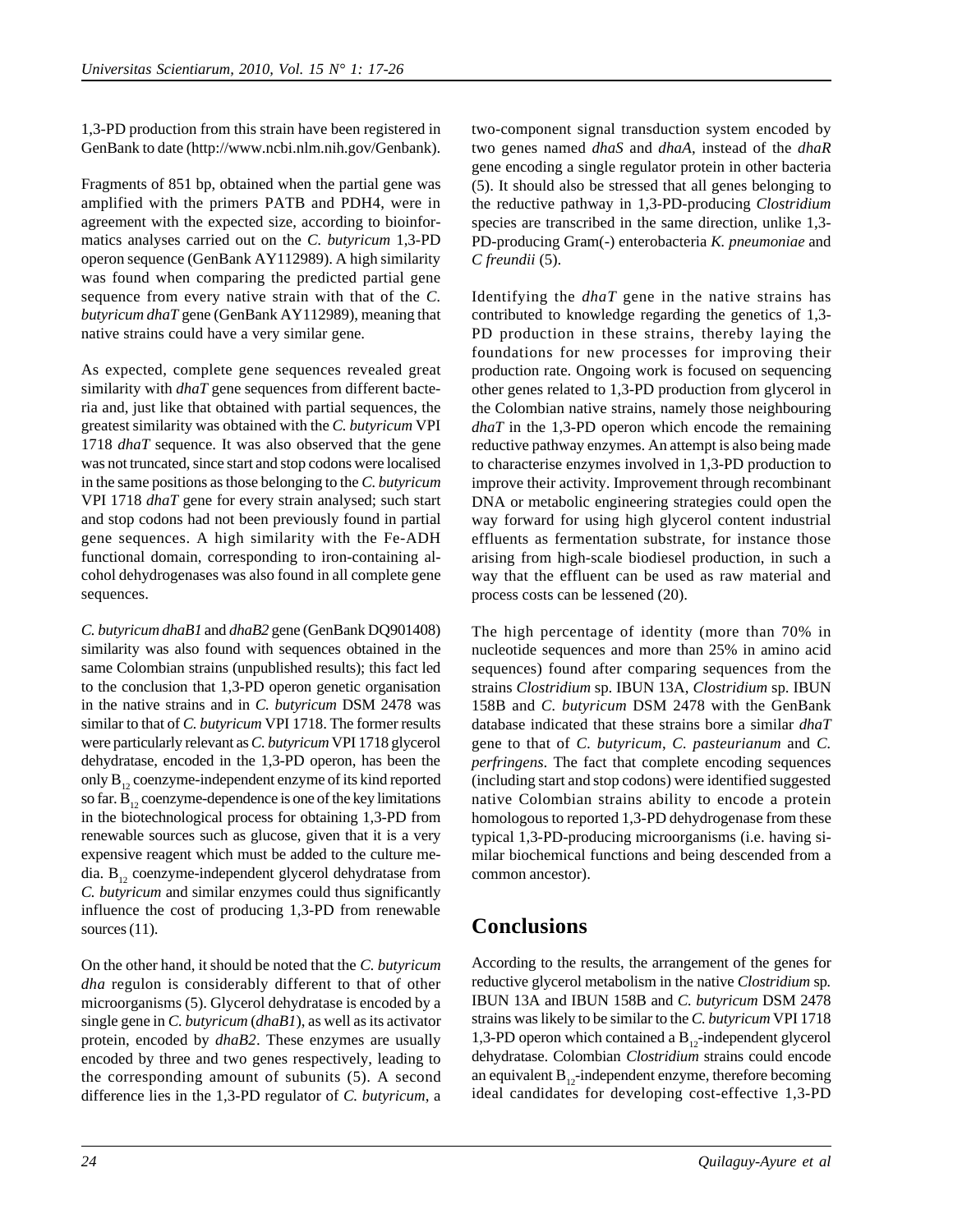production without  $B_{12}$  coenzyme-dependence. This work contributes towards enriching available genetic information regarding Colombian *Clostridium* strains as well as the reference strain *C. butyricum* DSM 2478. It was also the first step in gaining knowledge about the genes involved in 1,3- PD production in native strains, in turn leading to the search for the remaining genes contained in the *C. butyricum* 1,3- PD operon (*dhaB1* and *dhaB2* genes encoding glycerol dehydratase and activator protein)*.* A broader investigation aimed at characterising the complete operon (including its promoter and operon-regulating factors) will open the way forward for genetic manipulation or enzymatic activity modulation in native strains, aimed at their future biotechnological exploitation.

### **Acknowledgments**

We would like to thank the *Instituto de Biotecnología* of the *Universidad Nacional de Colombia (IBUN)* for continuous support and Jason Garry for translating the manuscript.

### **Financial support**

This work was developed as part of the "*1,3-propanediol production from glycerol produced from biodiesel production, using native* Clostridium *sp. strains: research on the operon, fermentation parameters and its economic viability*", project cofinanced by the *Instituto Colombiano para la Ciencia y la Tecnología Francisco José de Caldas* (COLCIENCIAS, project code 20201006727) and the *Universidad Nacional de Colombia* (project codes 20101007337 and 20101006947).

### **Conflict of interests**

The authors state that results presented in this article do not involve conflict of interests.

## **References**

- 1. Zeng A, Biebl H. Bulk chemicals from biotechnology: the case of 1,3-propanediol production and the new trends. *Advances in Biochemical Engineering Biotechnology*. 2002; **741**: 239-259.
- 2. Zhu M, Lawman P, Cameron D. Improving 1,3 propanediol production from glycerol in a metabolically-engineered *Escherichia coli* reducing

accumulation of *sn-*glycerol-3-phosphate. *Biotechnology Progress*. 2002; **18**: 694-699.

- 3. Zhao Y, Chen G, Yao S. Microbial production of 1,3 propanediol from glycerol by encapsulated *Klebsiella pneumoniae*. *Biochemical Engineering Journal*. 2006; **32**: 93-99.
- 4. Knietsch A, Bowien S, Whited G, Gottschalk G, Daniel R. Identification and characterization of coenzyme  $B_{12}$ dependent glycerol dehydratase- and diol dehydrataseencoding genes from metagenomic DNA libraries derived from enrichment cultures. *Applied and Environmental Microbiology*. 2003; **69** (6): 3048-3060.
- 5. Sun J, Heuvel J, Soucaille P, Qu Y, Zeng A. Comparative genomic analysis of *dha* regulon and related genes for anaerobic glycerol metabolism in bacteria. *Biotechnology Progress*. 2003; **19**: 263-272.
- 6. Gonzalez-Pajuelo M, Meynial I, Mendes F, Soucaille P, Vasconcelos I. Microbial Conversion of Glycerol to 1,3-Propanediol: Physiological Comparison of a Natural Producer, Clostridium butyricum VPI 3266, and an Engineered Strain, Clostridium acetobutylicum DG1(pSPD5). *Applied and Environmental Microbiology*. 2006; **72** (1): 96-101.
- 7. Biebl H, Menze K, Zeng A, Deckwer W. Microbial production of 1,3-propanediol. *Applied Microbiology and Biotechnology*. 1999; **52**: 289-297.
- 8. Zeng A. Pathway and kinetic analysis of 1,3-propanediol production from glycerol fermentation by *Clostridium butyricum*. *Bioprocess Engineering*. 1996; **14**: 169-175.
- 9. Saint-Amans S, Girbal L, Andrade J, Ahrens K, Soucaille P. Regulation of carbon and electron flow in *Clostridium butyricum* VPI 3266 grown on glucose-glycerol mixtures. *Journal of Bacteriology*. 2001; **183** (5): 1748-1754.
- 10. Malaoui H, Marczak R. Purification and characterization of the 1,3-propanediol dehydrogenase of *Clostridium butyricum* E5. *Enzime and Microbial Technology*. 2000; **27**: 399-405.
- 11. Raynaud C, Sarçabal P, Meynial-Salles I, Croux C, Soucaille P. Molecular characterization of the 1,3 propanediol (1,3-PD) operon of *Clostridium butyricum. Proceedings of the National Academy of Sciences PNAS*. 2003; **100** (9): 5010-5015.
- 12. Montoya D, Spitia S, Silva E, Schwarz W. Isolation of mesophilic solvent-producing clostridia from Colombian sources: physiological characterization, solvent